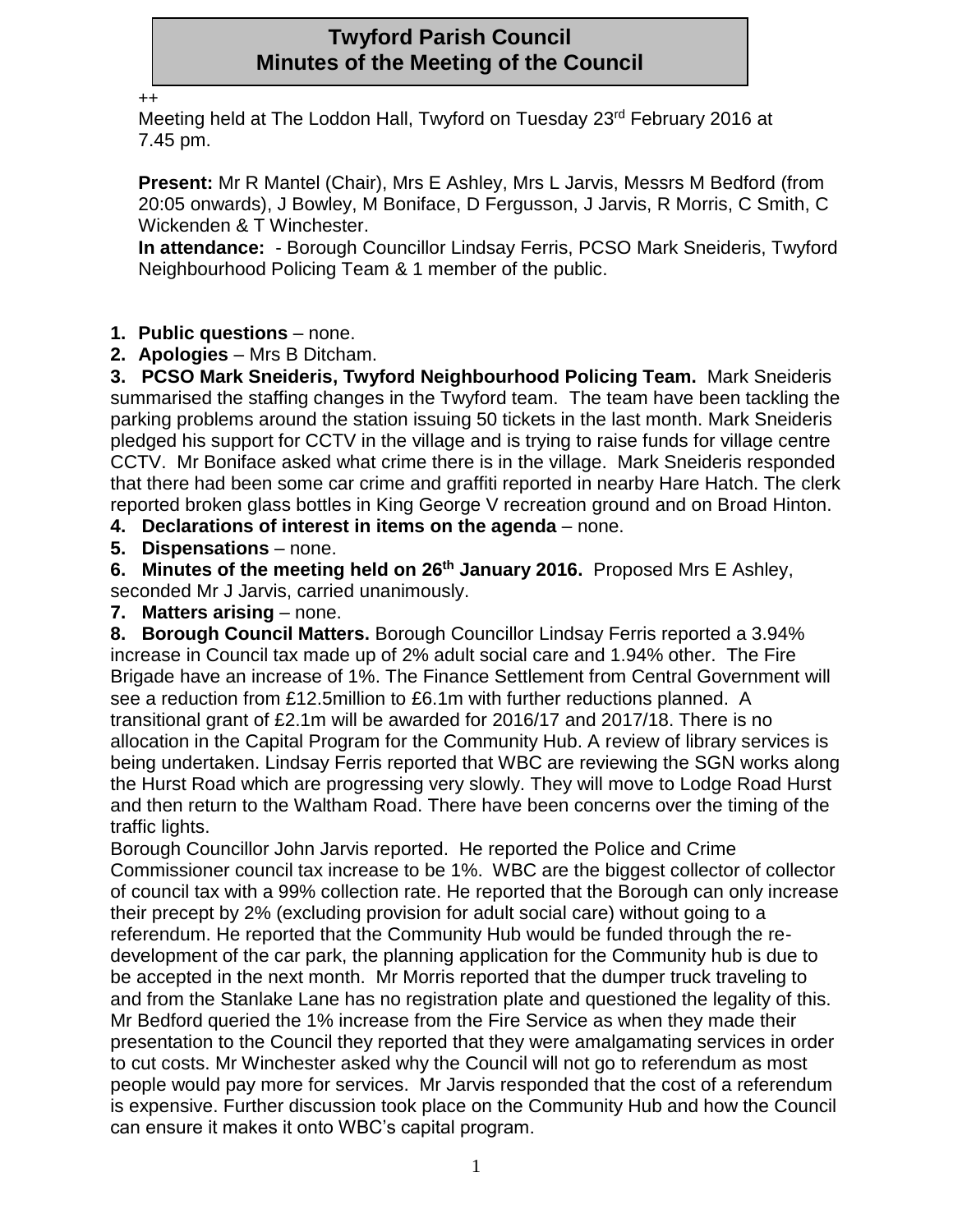**9. Liaison with Ruscombe Parish Council.** Mrs C Bulman had given her apologies. There was no report.

**10. Reports and to receive any recommendations from committees:**

10.1 **Planning and Amenities Committee 02.02.2016** Mr Smith reported on the minutes.

The committee **RECOMMEND to the Full Council** to approve the Terms of Reference for Joint Working over the Management of the Community Infrastructure Levy – final draft. Motion carried unanimously and the Chairman signed the agreement.

In accordance with Standing order 13a [Any expenditure incurred by the Council shall be in accordance with the Council's financial regulations] and Financial Regulation 3.7 [No expenditure shall be incurred in relation to any capital project and no contract entered into or tender accepted involving capital expenditure unless the Council is satisfied that the necessary funds are available, or the requisite borrowing approval has been obtained.] A **RECOMMENDATION to Full Council** proposed by Mr C Wickenden, seconded Mr D Fergusson to set aside standing order 13 (given that no Finance and General Purposes Committee meeting had been held) to enable the Council to consider the following 3 financial recommendations. The Chairman and clerk confirmed that there are sufficient funds for these recommendations if they are approved. 10 in favour, 1 against, 1 abstained. Motion carried.

Motion put forward by Mrs B Ditcham: Hanging Baskets - For the Council to consider making a recommendation to 'top up' the budgeted amount of £640 by £560 from capital funds in order to purchase 20 hanging baskets. 6 to be located as requested by the Council and the remaining 14 to be donated to TVP. After some discussion it was proposed Mr R Morris, seconded Mr J Jarvis to **RECOMMEND to Full Council** to approve £560 for use by the Planning and Amenities committee on hanging baskets as the committee see fit. Motion carried 10 on favour, 2 against. The logistics to be agreed by the Planning and Amenities committee.

10.2 **Parish Lands Committee 09.02.2016 & Family Picnic sub committee** Mr Bowley summarised the meeting highlighting items 11.2 – review of usage of the Stanlake pavilion and 11.3 – approval of usage of the pavilion for the Colleton School after school club

The committee **RECOMMEND to Full Council** to allocate a budget of £5,000 to renovate the pavilion kitchen. 10 in favour, 2 abstained. Motion carried.

The committee **RECOMMEND to Full Council** to allocate a budget of £1,000 for the Village Ranger to decorate the pavilion interior. 10 in favour, 2 abstained.

The committee **RECOMMEND to Full Council** to allocate a budget of £40,000 for the Children's play park (toddler side) project. It is anticipated this will be funded through £7,000 S106 funding, £26,000 CIL money and the remainder from Capital Funds. Agreed that given the amount and project timescale this recommendation will follow the usual protocol and be considered by the Finance and General Purposes committee in March.

10.3 **Finance and General Purposes Committee 16.02.2016 – no meeting held.** 10.4 **Other Representatives reports.**

10.4.1 Community Hub meeting – Mr Bowley reported that a meeting had not been held. Mr Jarvis had attended a separate financial meeting and reported that a quote for Polehampton Charities of £17,000 to draw up the leases was considered too expensive.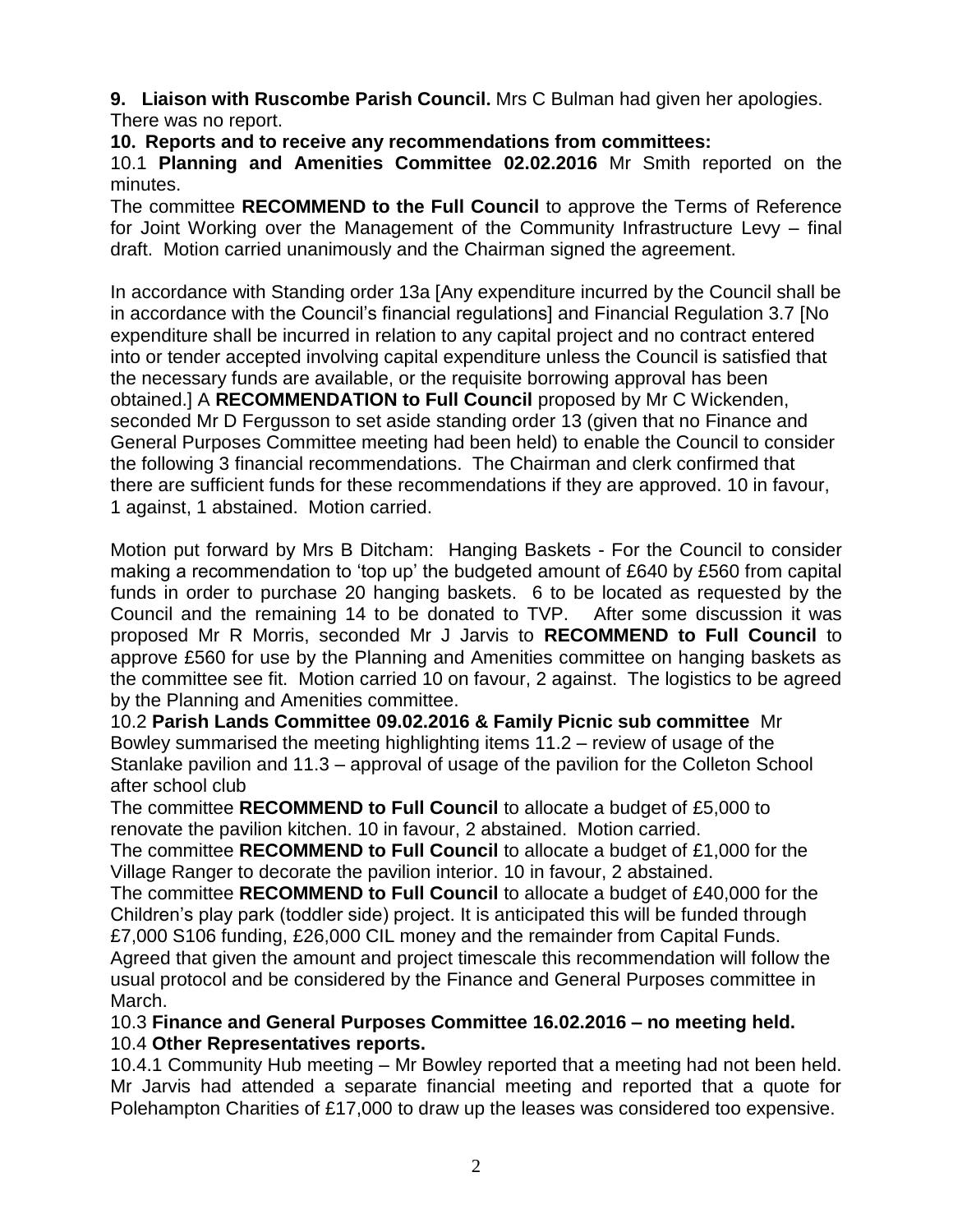10.4.2 WBC Peer Challenge – Mr Mantel reported. Only 2 days notice was given for the review and as a result there were only representatives from 2 Parish Councils. The results of the review will be circulated.

**11. Clerk's report** The clerk reported on the Wokingham Borough Officer & Clerk's Forum held on 8<sup>th</sup> February. A presentation was given by WBC's Francesca Hobson about Flood Action Groups. Francesca will be attending the Planning and Amenities meeting on 5<sup>th</sup> April to talk about Twyford forming such a group. A discussion took place on open spaces and environment issues. WBC's Chris Buggy from Countryside Services has been looking at the concept of Public Space Protection Orders (dogs) either for the whole borough or the country parks.

In public areas with PSPOs, you may have to:

- keep your dog on a lead
- put your dog on a lead if told to by a police officer, police community support officer or someone from the council
- stop your dog going to certain places like farmland or parts of a park
- limit the number of dogs you have with you (this applies to professional dog walkers too)
- clear up after your dog

WBC are looking to introduce a charge of £625 p.a. to commercial users of their parks. They plan to limit dog numbers to 4 per walker. The Parishes were concerned that these steps may encourage commercial dog walkers to move to the Parish parks and open spaces. It was agreed to set up a working group to agree a model set of rules to ensure appropriate behavior across the borough.

WBC's Chief Executive Andy Couldrick spoke about the cuts in government grants and the savings that will need to be made across the borough's services. He said they will be holding a full scale review of the Council and will need to change the way things are organised. Staff will need to multitask and be mobile – he said that WBC will look very different in shape and size and used the example of West Berkshire who are closing libraries and children's centres. He spoke about CIL monies and said that these decisions sit with the Parish as to whether they share funds with the Borough or decide to have 'gold plated swings'.

### **12. Councillor Questions** – none.

### **13. Correspondence**

13.1 TRCA AGM Minutes – circulated by email. Noted.

13.2 Wokingham area bus timetable – leaflets were circulated.

**14. List of authorised payments –** List dated 22.02.2016 proposed Mr J Jarvis, (subject to ratification of the Thames Water invoice) seconded Mr C Wickenden, carried unanimously.

### **15. Dates of meetings:**

| <b>Planning and Amenities Committee</b>         | 01.03.16                |
|-------------------------------------------------|-------------------------|
| Ruscombe Parish Council meeting (LJ)            | 02.03.16                |
| Family Picnic sub committee (all welcome)       | 08.03.16 (7pm)          |
| <b>Parish Lands Committee</b>                   | 08.03.16                |
| Meet your councillor session                    | 12.03.16 (Waitrose 3-4) |
| Mrs Ashley, Mr C Smith & Mr R Mantel as reserve |                         |
| <b>Finance Committee</b>                        | 15.03.16                |
| *Borough Wide litter pick                       | 19.03.16 (10am)         |
| *To be attended by all available councillors    |                         |
| TRCA meeting (JB)                               | 04.04.16                |
|                                                 |                         |